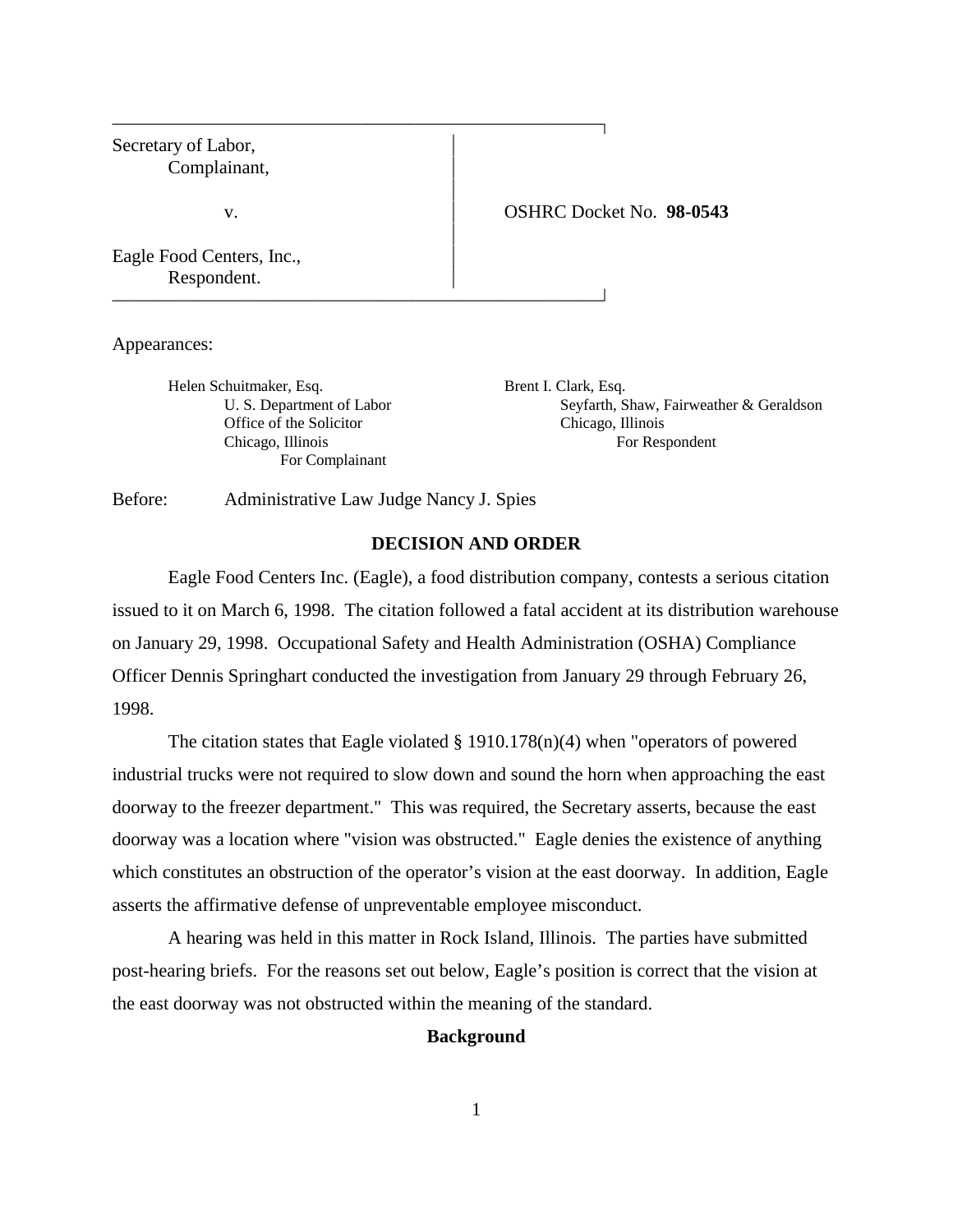Eagle maintains a large food distribution warehouse in Milan, Illinois. The facility has both a perishable food section and a "grocery" nonperishable section. The perishable section contains four departments: the dairy, meat, produce, and freezer departments (Tr. 705). The freezer department is a large refrigerated room used to prevent food spoilage. The layout of the department contains storage racks, aisles, and cross aisles. The freezer department is adjacent on the east side to the dock, which is also a large room with truck bays at one end. The dock area is not refrigerated (Exh. C-8; Tr. 620).

Approximately two years before OSHA's investigation, Eagle installed a vertical panel plastic door between the refrigerated freezer department and the dock (the east freezer door), as well as at other locations in the facility. The plastic material was relatively clear, and employees could see through it. The east door opening was 8 feet wide and 9 feet long. A red heatlight was installed at the top of the door to help prevent the formation of floor ice on the freezer side of the doorway (Tr. 301-302). The heatlight cast a slight shade of red at the top of the door (Exh. R-65, p. 10-13, 15; Tr. 484). Eagle did not clean the plastic panels for the two years. By that time, employees described the panels as "cloudy" and "pretty dirty" (Tr. 41, 108).

The plastic door was constructed of four panels which split between the middle two. Pedestrians regularly passed through the plastic door by separating the two middle panels by hand and walking through the gap. However, the plastic door operated automatically with the panels moving to the side and folding like bifold doors whenever one of Eagle's powered trucks depressed a magnetic trip mechanism embedded in the concrete floor. For the east freezer door, the mechanism tripped 15 feet from the door to the freezer and 8 feet from the door into the dock. The door automatically closed after a lapse of 5 to 6 seconds (Tr. 303, 475, 510). When closed, the two middle plastic panels overlapped each other for 16 inches at the center of the door (Exh.  $R-66$ ).<sup>1</sup> The overlap provided a loose seal between the two centermost plastic panels. The overlap further clouded visibility since employees looked through two plastic strips rather than one (Exhs. C-9, R-40).

<sup>&</sup>lt;sup>1</sup> Since the Secretary did not report an objection to inclusion of the sketch into the record post hearing, and since the measurements appear to be correct, the sketch with measurements appended to the deposition of Steven James Biddle (Exh. R-65) is accepted into evidence as respondent's exhibit, R-66.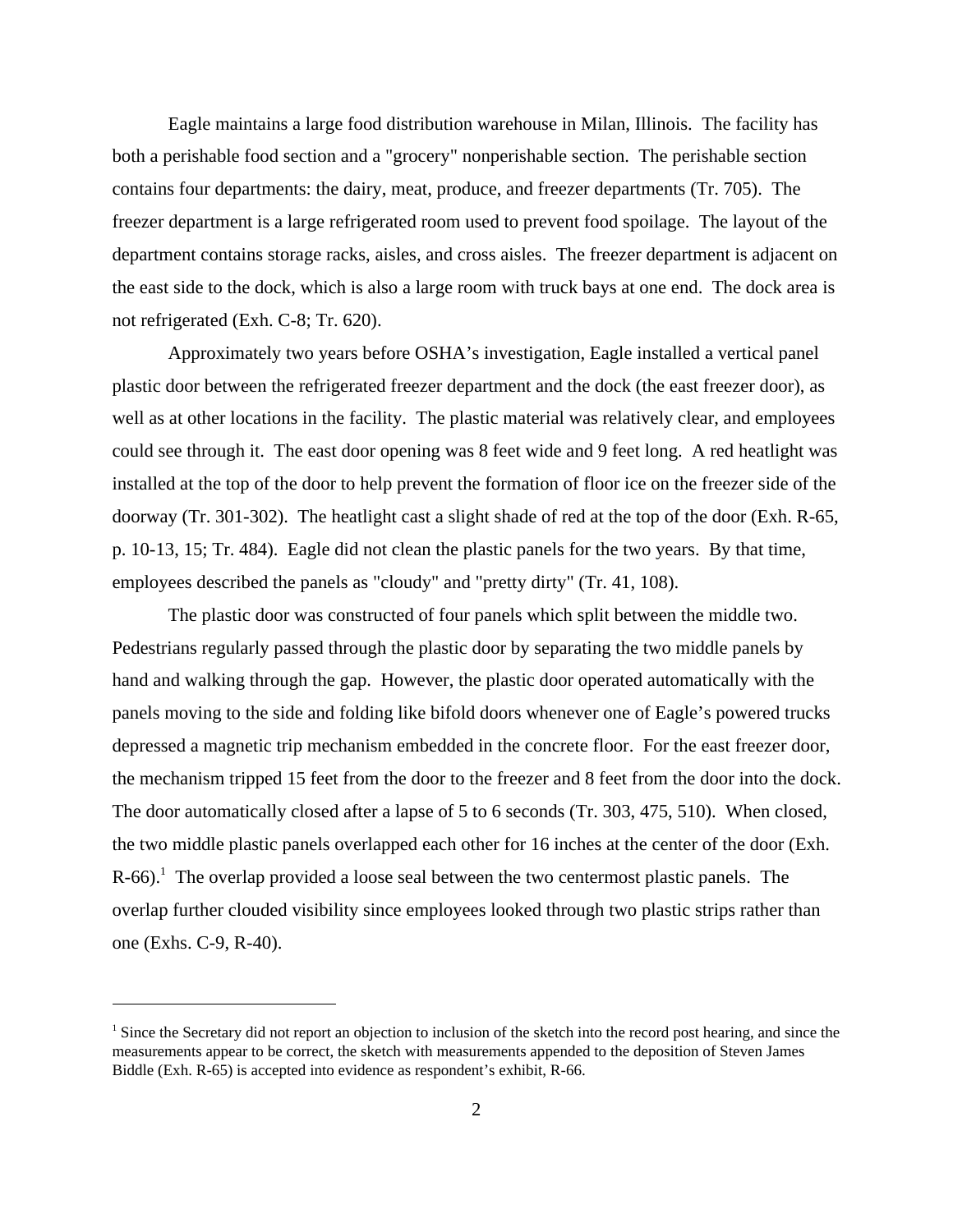Operators of motorized vehicles passed through the door 50 to 100 times per shift, approaching from either side of the door (Tr. 73, 540). Only one motorized vehicle passed though the door at a time. As Eagle's long-term employee, Steven Lingafelter explained the process (Tr. 537-538):

Alls I can say is it's just like a one-lane bridge going down a road. If somebody is on that bridge before you, you wait your turn to cross it . . . . There's an electronic device on the floor that the machine -- when the machine runs over it, it opens up real quick. I mean, it pops wide open. And, then, as you go through the door, it shuts. . . . And it shuts a lot slower than it opens.

Pedestrians were expected to step out of the way when motorized vehicles approached (Tr 622).

 Among other types of powered equipment, Eagle utilized a motorized "pallet jack" to take goods from the stacks to the trucks at the loading docks and an older vehicle, a "highlift," to stock the storage stacks (Tr. 475, 503). While operators of both types of vehicle stood to operate the machines, the pallet jack operator was particularly exposed standing at the front on the machine's apron-like platform.

During the night shift of January 29, 1998, highlift operator Rick Jones approached the east plastic doorway from the dock at the same time that pallet jack operator James Ackerson arrived at the doorway from the freezer side. Both were experienced truck operators. When Jones tripped the east door, the operators were 4 to 5 feet apart and saw each other at the same moment. Within seconds, Jones turned the highlift hard to the right, and Ackerson jumped off his pallet jack and ran to his left. Tragically, the highlift hit Mr. Ackerson and pinned him against the pole located 2 feet inside of the freezer department (Tr. 40, 95, 301). He was transported to the hospital but died shortly afterwards as a result of his injuries.

#### **Argument**

The Secretary asserts that Eagle failed to require its highlift and pallet jack drivers to slow down and sound a horn at the freezer department's automatic east doorway in violation of  $$1910.178(n)(4)$ . The standard requires:

*Traveling.* (4) The driver shall be required to slow down and sound the horn at cross aisles and other locations *where vision is obstructed.* If the load being carried obstructs forward view, the driver shall be required to travel with the load trailing. (Emphasis added)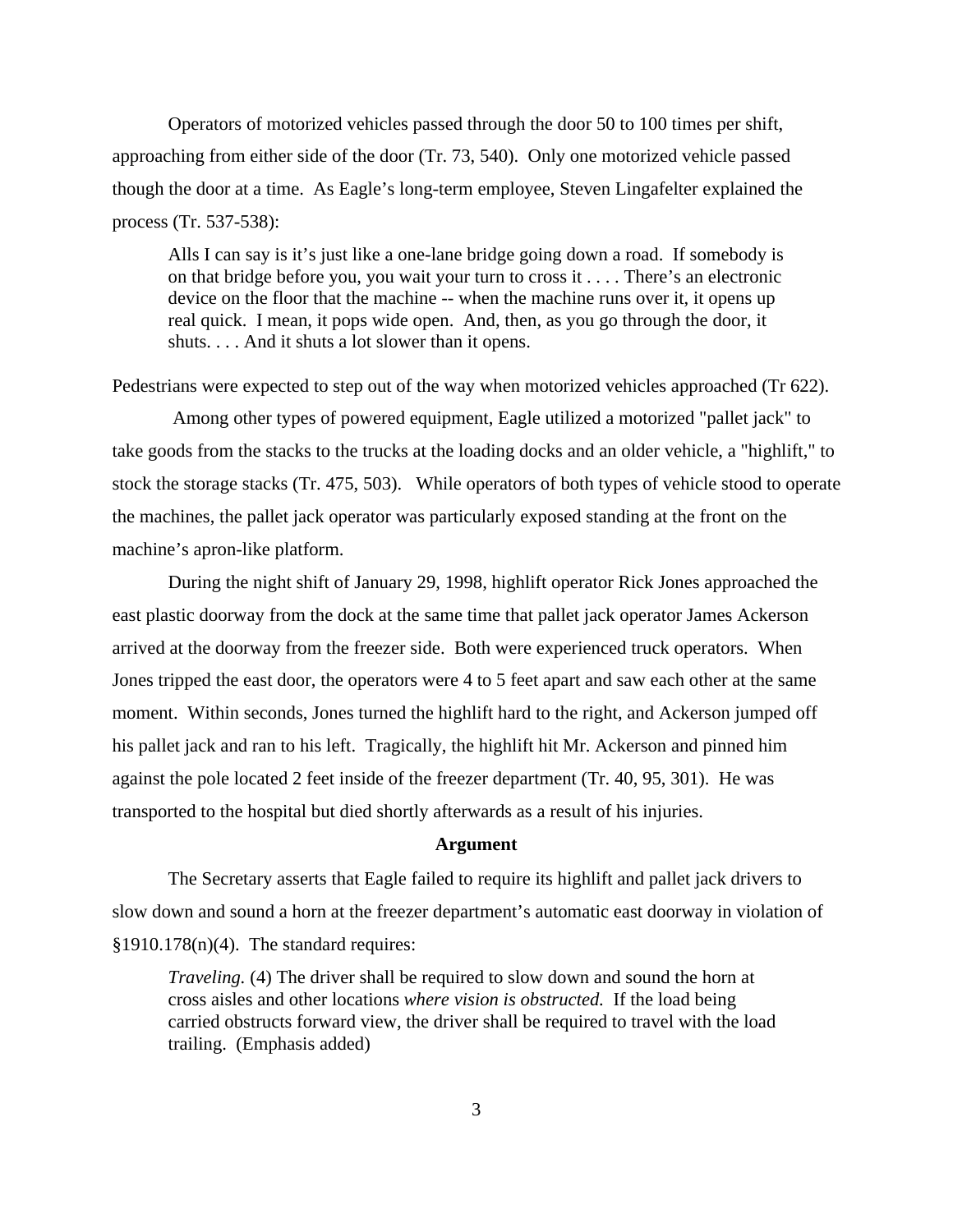In order to establish a violation of an occupational safety or health standard, the Secretary has the burden of proving: (a) the applicability of the cited standard, (b) the employer's noncompliance with the standard's terms, (c) employees access to the violative conditions, and (d) the employer's actual or constructive knowledge of the violation.

# *Atlantic Battery Co.*, 16 BNA OSHC 2131, 2138 (No. 90-1741, 1994).

The parties primarily dispute whether the Secretary established the first element of her burden of proof, application of the standard.<sup>2</sup> The standard applies to Eagle's operation of powered industrial trucks *if* the east plastic doorway was a "location *where vision is obstructed.*" The threshold issue is the definition of "is obstructed." The standard does not define the term.

### The Secretary's Position

In her brief, the Secretary clarified her position to assert that the only part of the plastic door she considered to "obstruct vision" on January 29 - 30 was the 16-inch overlap along the center of the closed door. Further, the Secretary does not contend that the panel overlap always obstructed vision, but only that it did so when the panels were as dirty as they were on those dates. The Secretary defines the word "obstruct" as (Webster's Dictionary. ed. 1953): "to come in the way of, to impede, retard, as clouds obstruct light; to cut off the sight of an object" (Tr. 439). The Secretary asserts that at the time of the accident the plastic door effectively "cut off the sight of" oncoming vehicles due to its dirty and cloudy condition.

## Eagle's Position

Relying on *Georgia Pacific v. Occupational Safety and Health Review Com'n.*, 25 F.3d 999 (11th Cir. 1994), Eagle argues that the word "obstructed" has been found to be unconstitutionally vague in the cited standard and that, in any event, the Secretary's definition of "obstructed" in this case is as defective as the one the Eleventh Circuit disapproved of in *Georgia Pacific.* Alternatively, Eagle contends that the whole vehicle could be seen as soon as the doors

 $2$  Although Eagle contends that the Secretary failed to meet any of the four elements of her burden of proof, there can be little dispute as to the existence of the other three elements. Eagle's industrial truck operators did not regularly sound a horn at the east doorway, nor did operators "slow down" to the extent required by the standard, facts of which Eagle was well aware (Tr. 42, 89, 154, 529).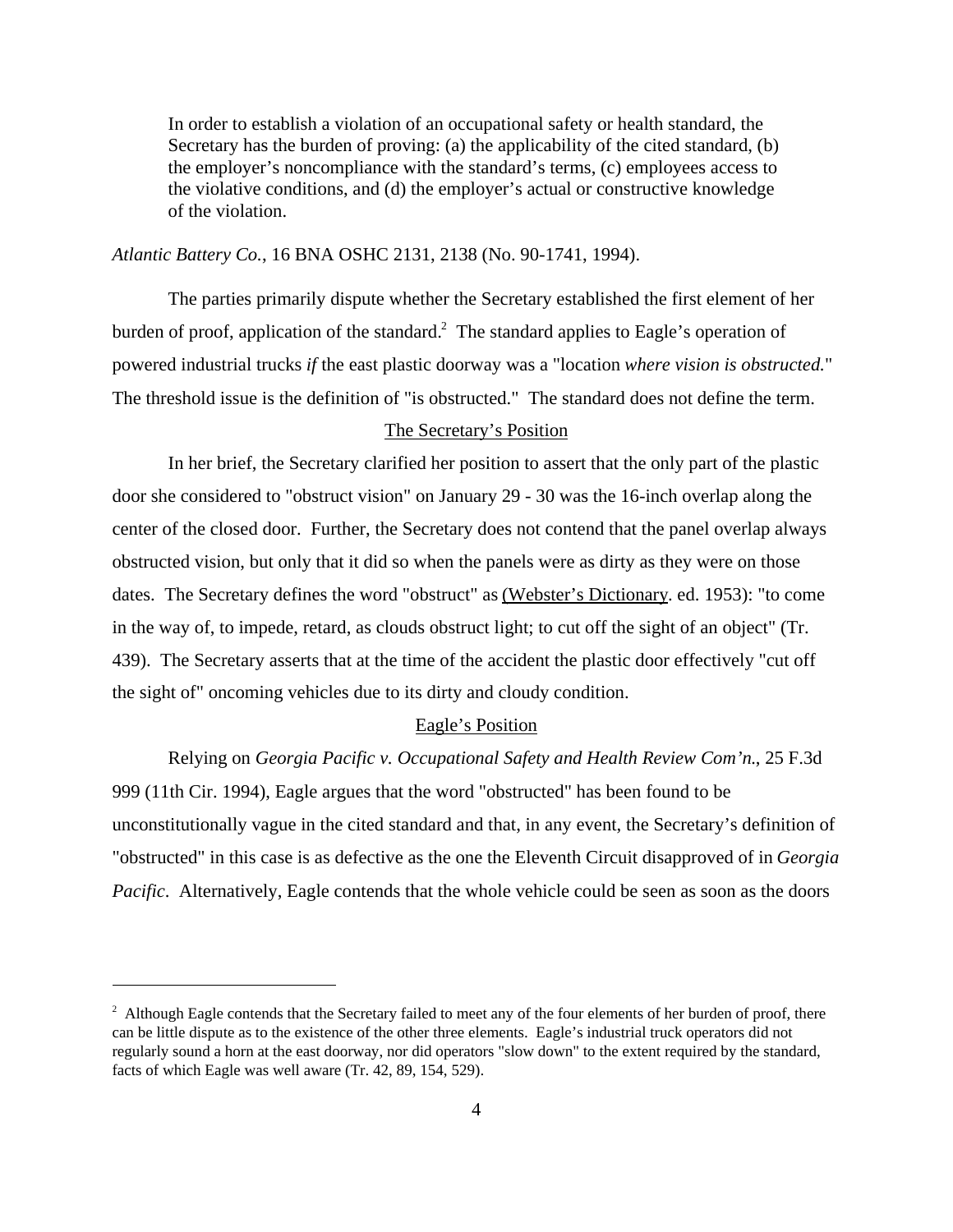popped open and that some part of the vehicle, or presumably a pedestrian, was always visible to vehicle operators even while the doors were closed.

#### **Analysis**

## Not void for vagueness

First to be considered is Eagle's argument that the standard is unconstitutionally vague. *Georgia Pacific* interpreted "obstructs" in the second sentence of § 1910.178(n)(4) in the context of trailing a load. In that case, Administrative Law Judge James Burroughs rejected Georgia Pacific's argument that the standard was impermissibly vague, since he considered the purpose of the standard to apply to protect the upright pedestrian from being hit by a forklift. He concluded that the forward view was not obstructed "if the [forklift] operator will at all times have a clear view of some part of an employee in an upright position," and finding that the operator did, he vacated the citation. 1991 OSAHRC Lexis 201, p. 19 (89-2806, 1991). Judge Burroughs stated his concern that if the Secretary interpreted "obstructs" to protect crouching pedestrians, forklifts would always be operated with loads trailing.

 The Review Commission reversed. It recognized that "obstructs" should be interpreted within the context of the specific facts, such as "the size of the load, the speed at which the forklift is traveling, the number and positions of employees working in or near the aisles of the press area." *Georgia Pacific*, 16 BNA OSHC 1171, 1175 (1993). It defined "obstructs" in the second sentence of .178(n)(4) as follows (*Id.*):

"[O]bstructs" means that the load being carried forward blocks the operator's view such that it is reasonably foreseeable that the forklift operator could not see and could therefore hit employees working in the area, thus endangering employees that the standard seeks to protect.

The Commission concluded that it was reasonably foreseeable that Georgia Pacific's employees would crouch as well as stand in the way of forklift traffic and that the standard should be interpreted accordingly. It further concluded that the ALJ impermissibly challenged the wisdom of the standard when he gave weight to testimony of the relative dangers of trailing the load. It affirmed the violation.

On appeal, the United States Court of Appeals for the Eleventh Circuit reversed the Commission and vacated the citation. The court determined that it was unreasonable to expect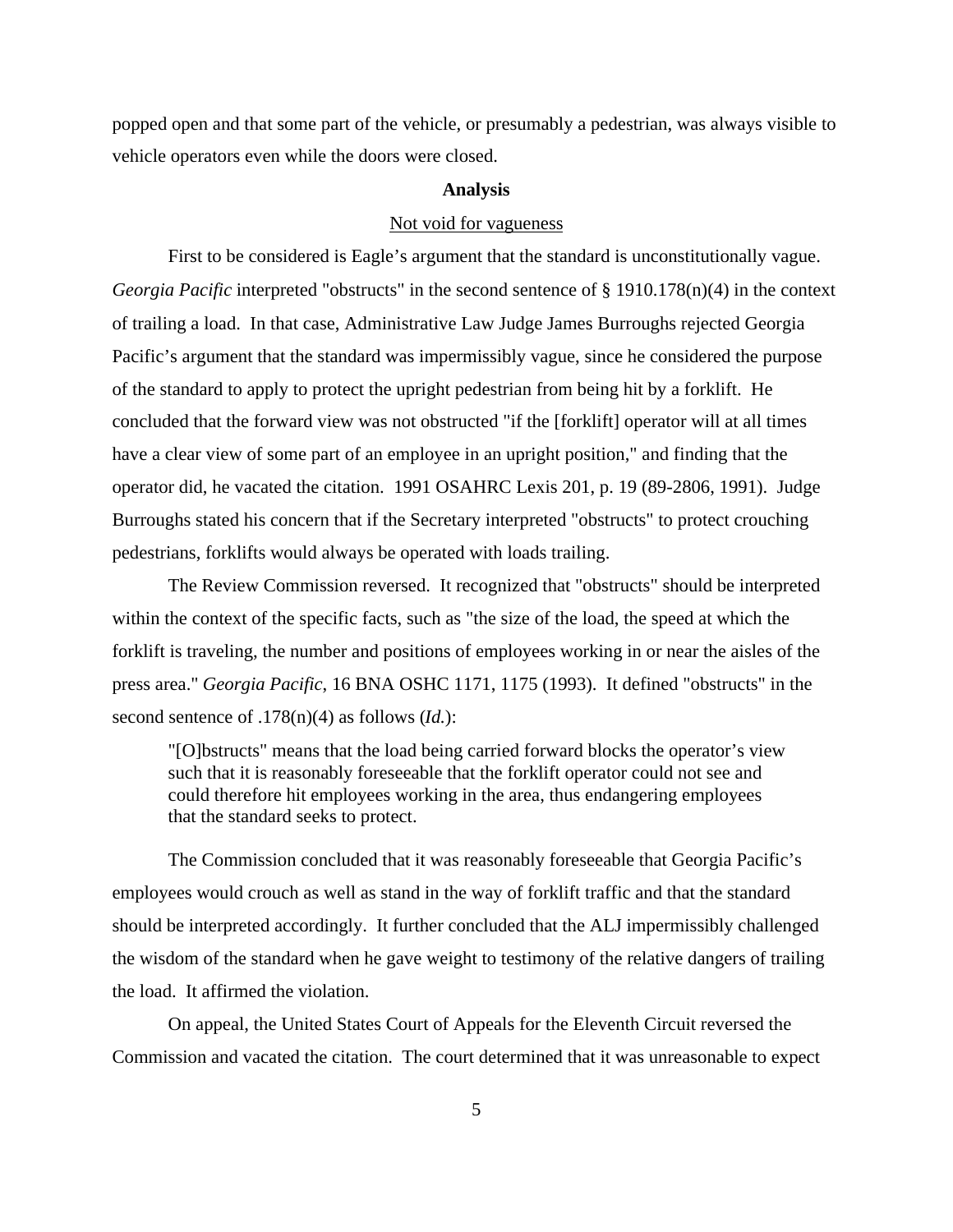an employer to anticipate the Secretary's varying interpretations of the word "obstructs" and, thus, that the standard was void for vagueness. Underlying the court's decision was its concern that the Secretary ignored the potential dangers inherent when forklifts always trail their loads. The court did not conclude that the standard would be unenforceably vague in all circumstances, but only those of the case.

A broad term is interpreted "in the light of the conduct to which it is being applied; and external, objective criteria, including the knowledge and perceptions of a reasonable person, may be used to give meaning to such a regulation in a particular situation." *J.A. Jones*, 15 BNA OSHC 2201, 2205-06 (No. 87-2059, 1993). While *Georgia Pacific* interpreted the second sentence of the standard, this case concerns the first sentence. In dictum, the Commission in *Georgia Pacific* defined "obstructs" in the first sentence as "*external* to the forklift and its load, such as columns, which would obstruct the operator's view. . ." 16 BNA OSHC 1177. Although the degree of transparency was disputed, the overlapped panel may be analogized to a semitransparent column running down the middle of the door for 16 inches.

An employer might reasonably anticipate that the "see through" panels in a dusty warehouse would become opaque over time, unless they were cleaned, especially where the panels overlapped. Vision need not be completely blocked before it may be defined as "obstructed." The definition of the word is not strained by including conditions which impair vision sufficiently to affect safety. Based on the language and purpose of the standard and the physical conditions of the warehouse, over time grime and dust could be expected to block or to significantly impair an operator's vision through the door. Nor do the facts here result in the unanticipated consequences the Eleventh Circuit disapproved of in *Georgia Pacific.* As applied to the east plastic door, Eagle had fair notice of what the standard required of it. The standard is not impermissibly vague.

#### Quick Opening Door Can Present An Obstruction

Eagle next argues that automated doors cannot constitute an obstruction since operators unquestionably have a clear vision at the point the doors open and before they proceed through it. If the door actually constituted an obstruction, removing it only 8 to 15 feet before operators

6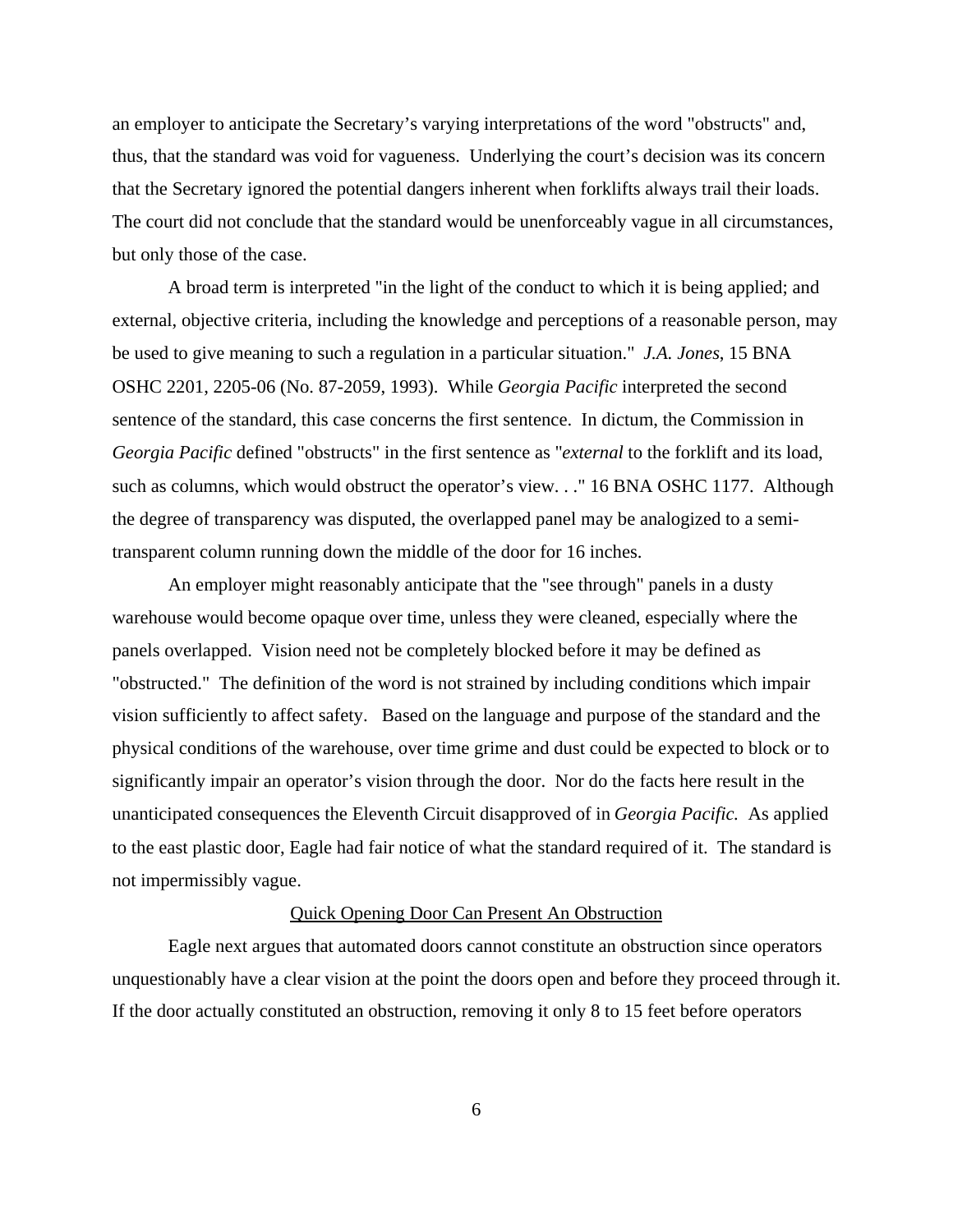drove through it would not resolve the problem. When asked how far Mr. Ackerson's vehicle was from his as the doors opened, Jones replied (Tr. 42):

I would say we were both within a couple of feet of it; three feet, maybe. Two to four feet, I guess, probably. I don't know, something of that nature. We were both moving at the time, so the distance was being covered gradually at that point because there is not but 6 feet or so, maybe eight, when you trip the mechanism, and we both literally met at the doorway. When the doors opened, it seemed to me that we were right at each other at that point.

Implicit in the standard is a recognition that operators must have a reasonable time within which to react to the sight of another vehicle or a pedestrian. If an operator cannot safely stop, it would do little good to be able to see the collision. Contrary to Eagle's argument, quick opening doors can "obstruct vision" within the meaning of the cited standard.

## Condition of Plastic Door Did Not Obstruct Vision Within Meaning of the Standard

The remaining question is whether the physical condition of the overlapped panels actually obstructed vision on January 29-30, 1998. The term "obstructed" is examined in the factual circumstances of the cited area. The warehouse area was brightly lit. The highlift and pallet jack were large pieces of equipment, even when seen from a distance. They filled up half of the space of the doorway (Tr. 339). When approaching the east door from the freezer, operators proceeded down a long, straight aisle where the nearest cross-aisle was 40 feet from the door. From either side of the door, it "was a straight shot in" (Tr. 159). The physical layout afforded ample space to observe oncoming traffic.

The warehouse operation was fairly fast-paced, with vehicles and pedestrians continually passing through the doors to stock shelves, to pull orders, and to transport foodstuffs.<sup>3</sup> At such a workplace, there would be no time to study the east door to see whether an image was present. Visibility must be sufficiently clear to permit operators quickly and easily to identify that a vehicle or a pedestrian was present on the other side of the door, even if the finer details of the images could not be recognized.

<sup>&</sup>lt;sup>3</sup> The Secretary suggested that a so-called "100% production memorandum" sped the employees' work in the freezer department. At the time of the inspection, however, Eagle had not implemented the policy or increased production requirements in that department (Tr. 188,227, 751).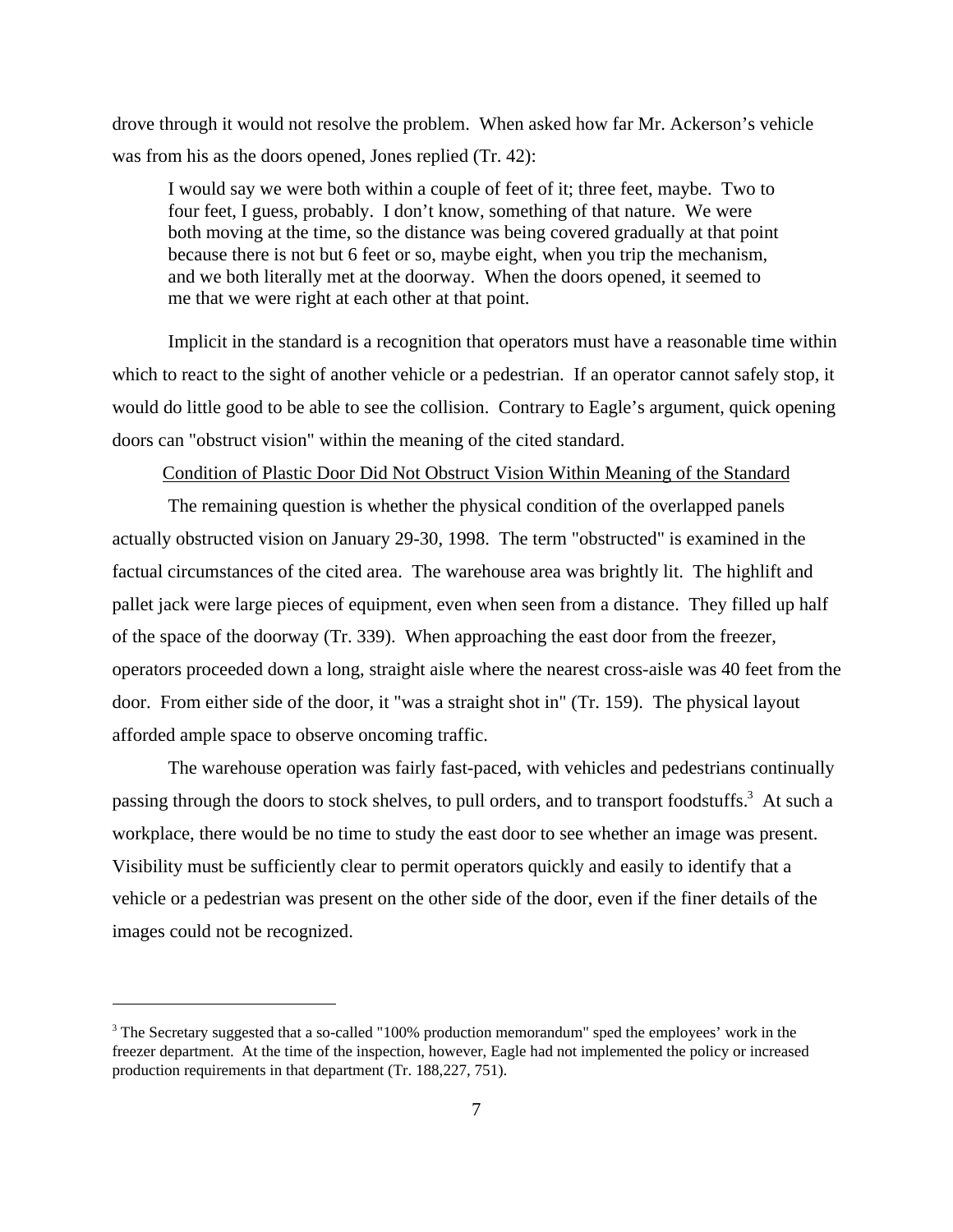As stated, employees described the door panels as dirty and cloudy (Tr. 41).<sup>4</sup> They also described them as "foggy and discolored" (Tr. 162). "The doors were never in the condition that you couldn't see through them [but] you couldn't discern like facial features" (Tr. 217). Although the operators could "see images coming" (Tr. 137), the panels caused objects to appear somewhat "shadowy" (Tr. 224).

As employee Larry Fuller described looking through the east door at the time (Tr. 198):

You would know something is there. It would be clouded. I assumed it was a vehicle, a pallet jack. As I came up to the doors, you wouldn't actually know exactly what it was until the doors opened.

Witnesses' testimony and Springhart's videotape of the inspection were insufficient to establish that the overlapped portion of the panels was so cloudy that it impeded the operator's line of sight. The operators reported that they could see images of vehicles through the door. The testimony did not distinguish how the overlapped portion of the door may have affected their vision. Further, a careful review of Springhart's videotape revealed that pedestrians could be seen for some distance through the plastic door. (Unfortunately, Springhart did not videotape vehicles which had crossed the door.) Videotaping from the dock through the closed east door, a pedestrian could be clearly distinguished walking down an aisleway estimated to be 70 to 80 feet into the freezer department (Exh. C-9; Tr. 645-646). Also shown were individuals walking in the freezer area some 35 feet, and later 120 feet, through the east freezer door (Exh. C-9; Tr. 647). Likewise, pedestrians could be seen as one looked through the closed doors from the freezer to the dock. An operator's line of sight, even through the 16 inches of overlapped panel, was sufficiently clear to negate the contention that the east door "obstructed vision." Accordingly, the Secretary failed to establish that the standard applied to the east doorway. The citation is vacated.

<sup>&</sup>lt;sup>4</sup> How dirty the plastic door had become was evident after the accident when Eagle cleaned the panels of the east door. The improvement in visibility was dramatic, and the doors were then crystal clear. As Jones described the "very visible difference," "it was more like looking through a window than trying to see through the cloudiness of the doors" (Tr. 48, 224). However, the Secretary must show more than the fact that the operators' sight was needlessly diminished because Eagle failed to clean the door. She must establish that sight was obstructed.